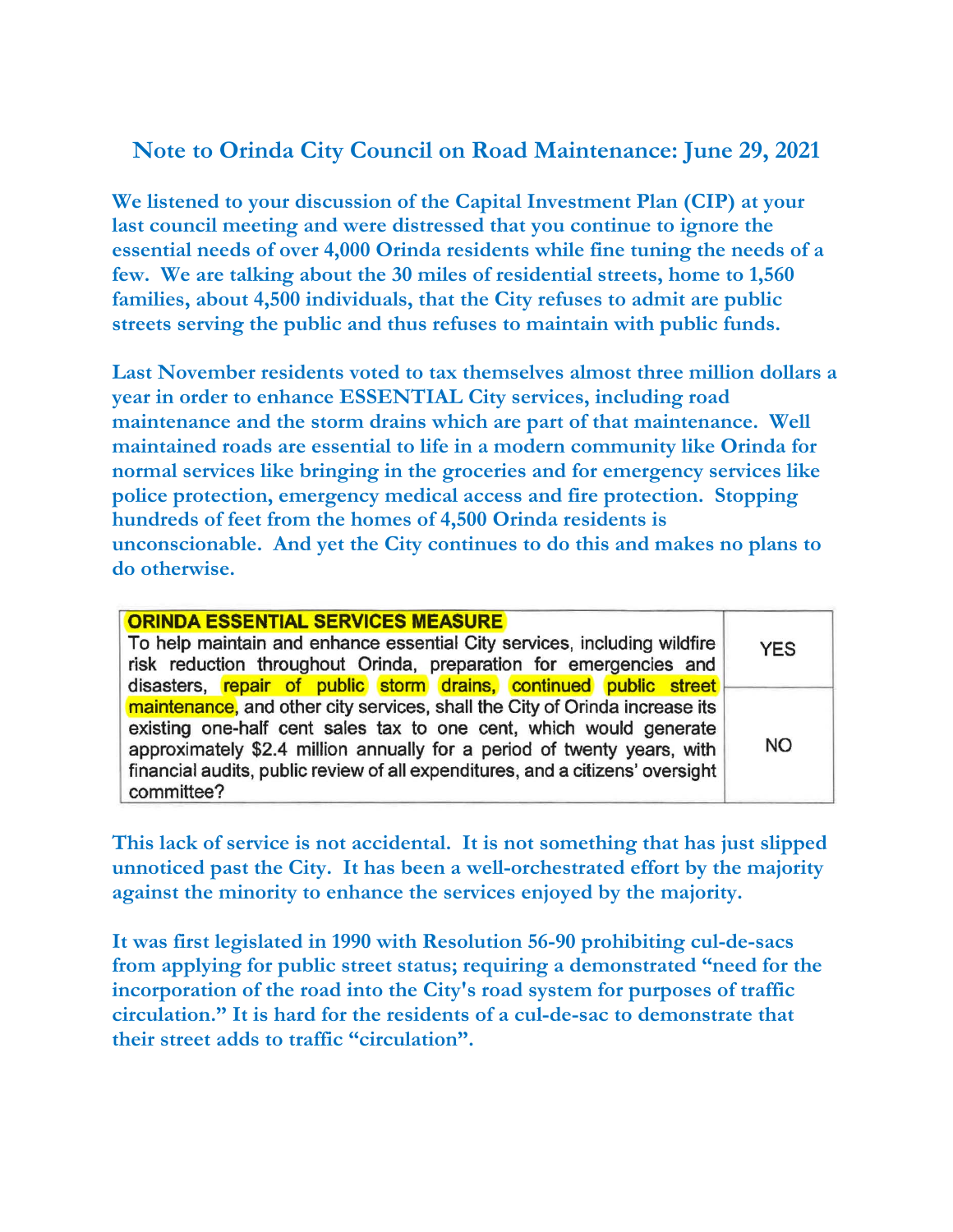**This policy was then amended in 2018, by some members of this Council (Resolution 59-18, below). The "need-for-circulation" requirement was retained and the only major revision was an additional prohibition to attain public-street-status; the condition of maintenance by an HOA; HOA's formed to provide street maintenance because the City refused to provide the service. The City forces a response by underserved residents and then legislates a continued denial of service because of the residents' response. Except for the fact that you actually did this, it would be unbelievable.**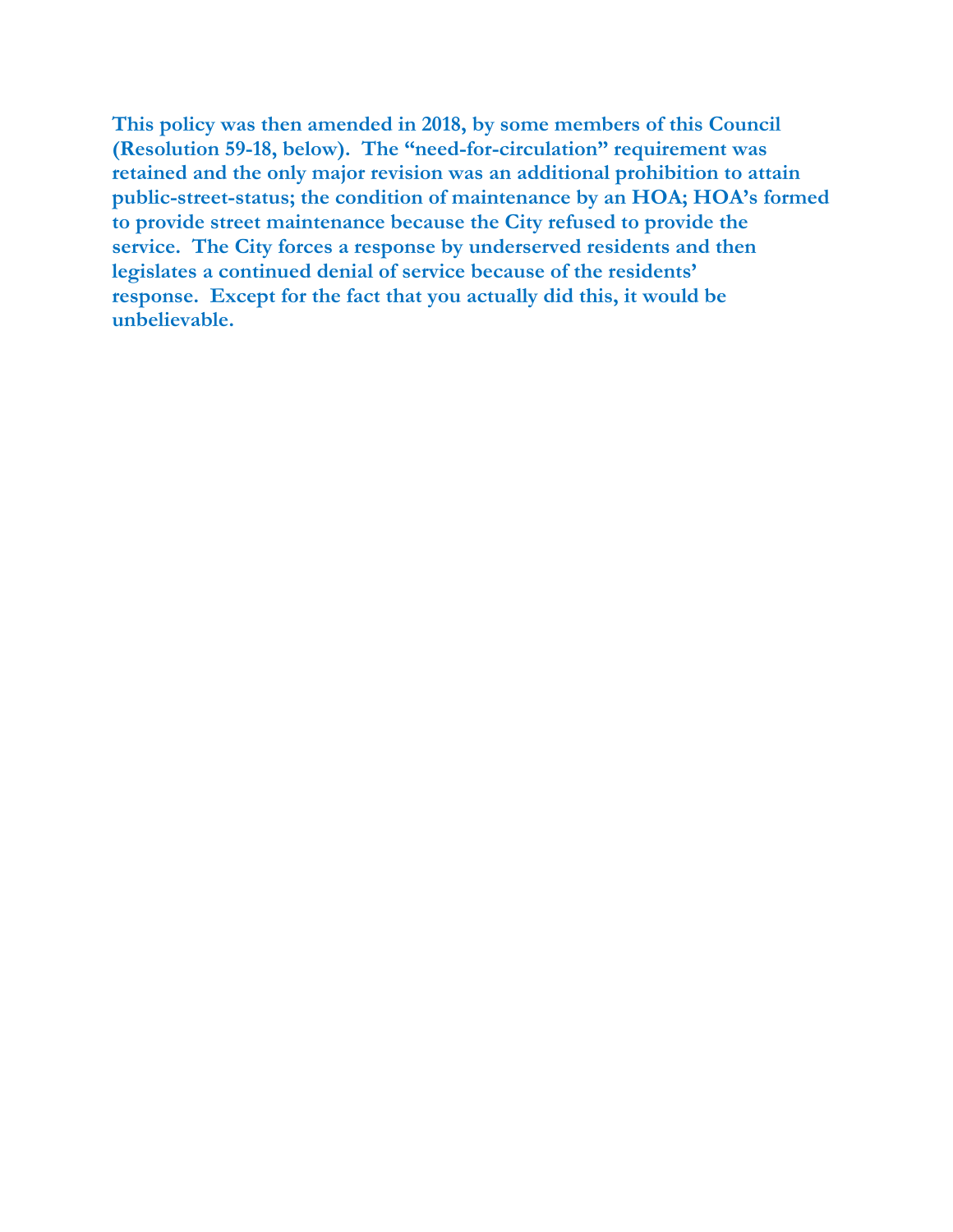**EXHIBIT A for RESOLUTION 59-18** 

(SUPERSEDES Resolution 56-90)

Date: September 4, 2018

## **Revised Policy for Acceptance of Certain Existing** Private Streets into the City's Public Roadway Network

City of Orinda Policy Statement regarding Acceptance:

The acceptance of existing, privately maintained roads into the City's public roadway network shall be by Resolution of the City Council and shall be subject to the following criteria:

- A. The request for acceptance shall be signed by all record owners of fee interest in the road in question. This will apply in all cases where a private road has not been covered previously by an offer of dedication.
	- B. Except where the City Council approves an exception, private roads for which a homeowners' association or similar entity was established for subdivision street ownership/maintenance are NOT eligible for acceptance by the City.
	- This excludes from consideration 4 of the 12 private streets not excluded by paragraph D.
	- C. The road in question shall directly connect to a Orinda public street.
	- D. There shall be a demonstrated need for the incorporation of the road in question into the City's Public Roadway Network for purposes of traffic circulation which provides benefit to the general public.
	- E. Consistent with the City's General Plan, any road proposed for inclusion in the City's Public Roadway Network shall be repaired or upgraded, at no expense to the City, to standards that the City has adopted for this purpose, which are as follows:
		- 1. Pavement conditions improvements shall be made as necessary to the asphalt and/or roadbed to provide a pavement life of 20 years. The roadway shall be in a condition as to not need surface maintenance treatment for a minimum of 5 years.
		- 2. Drainage adequate capacity of all drainage facilities shall be demonstrated and all damaged and undersized facilities shall be repaired and/or replaced to the satisfaction of the City Engineer.
		- 3. Soil Stability a soils investigation, by a registered Civil Engineer with the title of "Soils Engineer" or "Geotechnical Engineer" as outlined in section 6736.1 of the Professional Engineers Act, shall be conducted for the

This excludes from consideration 192 of the 204 private streets in Orinda, covering 26 miles and home to 1,405 of the 1,563 Orinda families living on private streets. Note that there are 29 miles of public cul de sacs and loop streets for which there is no "need for the purposes of traffic circulation." Hopefully, however, these public streets do provide some "benefit to the general public" because tens of millions of dollars of public funds have recently been spent repairing them.

The impact on the residents of Orinda is significant.

The 1,560 homes negatively impacted represent about 22 percent of Orinda's 7,000 households.

They pay \$220,000 in the state gas tax revenues the City receives  $(22\% \text{ of }$  $$1,014,500$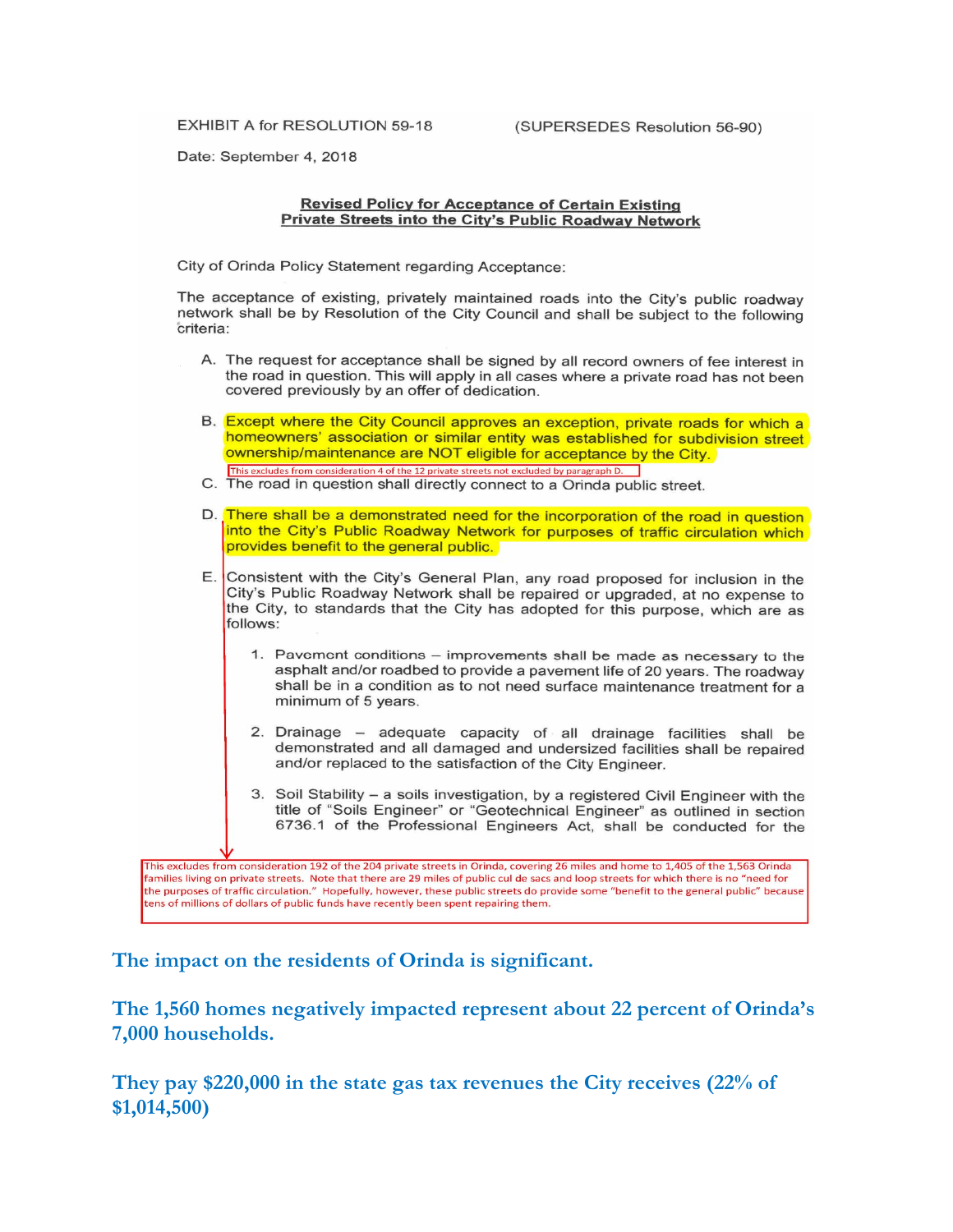**They pay \$110,000 in CCTA return to source revenues the City receives (22% of \$505,430) They pay \$240,000 in the garbage company fees the City receives (22% of \$1,101,000) They pay \$630,000 in Measure R revenue the City receives (22% of \$2,853,300) They pay \$680,000 in Measures J&L revenue the City receives (25% of \$2,712,000 because the assessed value of their homes is 25% of Orinda's property tax base)** 

**\$1,880,000 a year in total taxes, the vast majority of which is going toward the maintenance of roads and storm drains; but not on the roads they live on. An average of \$1,200 annually per household.** 

**And they are forced to pay, out of their own pockets, tens of thousands of dollars to maintain their own streets, replace culverts and other drains that are in many cases force-fed storm water collected and concentrated from "public" roads and drains.** 

**So who does benefit from these funds? Those who live on "public" roads, especially those recently receiving major repairs like Ardor, Bobolink, Daryl and La Espiral. 4,200 families live on Orinda's publicly maintained residential streets (over half on cul-de-sacs just like most of the "private" streets), and benefit about \$450 a year each from the \$1.9 million those on private roads pay annually into the City treasury.** 

**So what is the City doing about this? Nothing. As Council Member Fay reminded the city at the last council meeting, organizing capital improvement projects take a long time. But they never happen if they are never discussed. And there is no discussion about how to equally service all Orindans, especially with Essential Services. There is talk about walking paths an unknown number of people use. There is talk about replacing trees on Brookwood which negatively impact the sensitivities of a dozen or two families despite the fact they were removed to protect their lives and homes from wildfire. There is talk about beautifying a freeway offramp. But no talk about providing Essential Services to 4,500 residents.** 

**Is it because you are unaware of the problem? No. Residents denied road maintenance have been addressing the condition with the City since they first approached the CIOC in May of 2017. Starting in 2018 they have been addressing the Council directly including a petition by 825 residents (below) for the City to take action. A "workshop" was held in August 2019 which**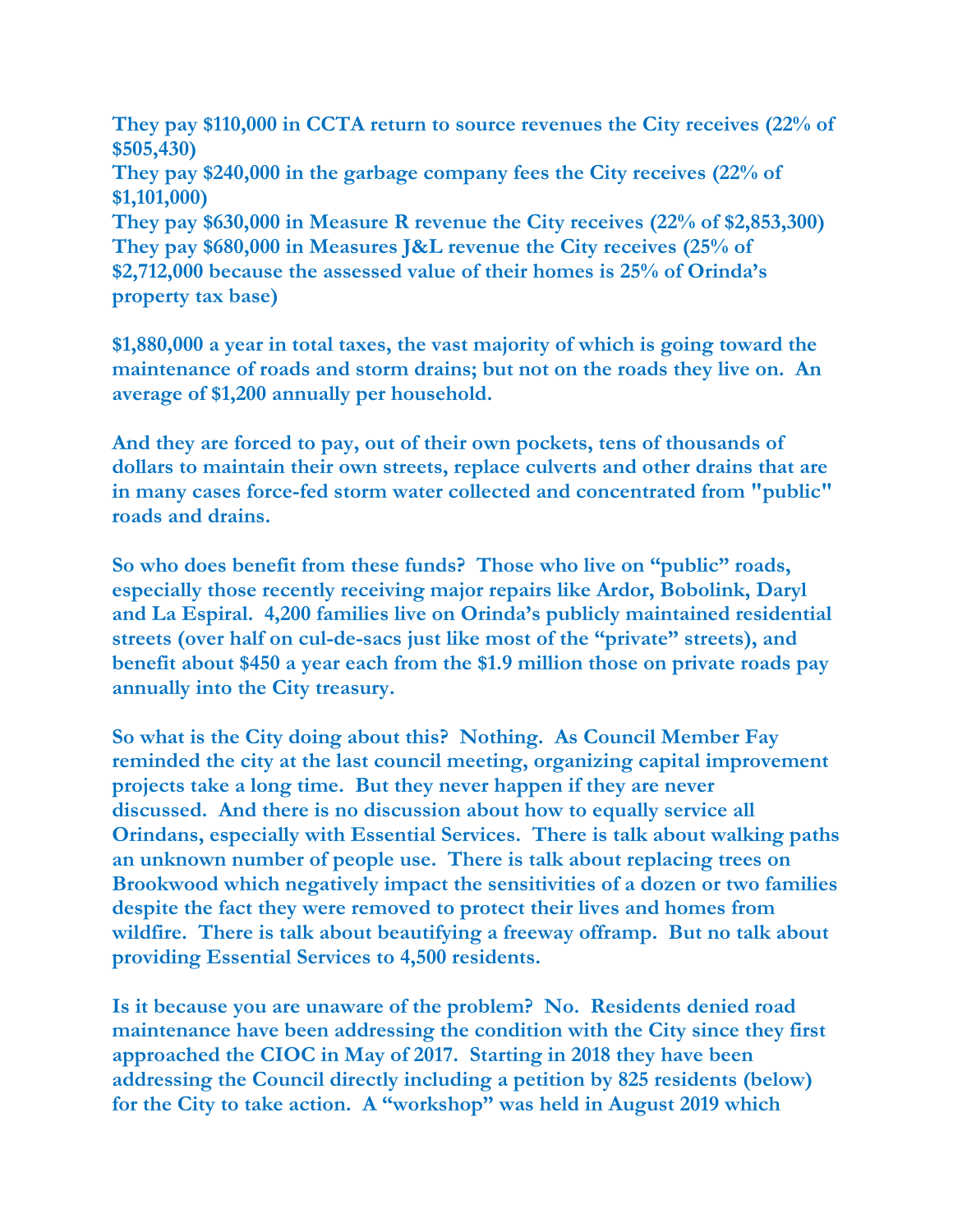**members of the Council attended but did not participate in. Their consultant, Jim Bourgart, presented them with a ten-page report at their October 1, 2019 meeting, with a list of 17 possible items to pursue which, to the best of our knowledge, the City placed in the blue can.** 

**Two years later, in the City's 135 page long CIP for 2020/2025, there is no mention of these 30 miles of streets. Zero. None. We do not exist in the eyes of the City. At a council meeting in 2018 a resident stood up and described herself as a "second class citizen" to which Council Members took great pains to deny. We should be so lucky to be considered as high as second class. We are a ghost class, invisible except for the tax dollars we "donate" so others do not have to.**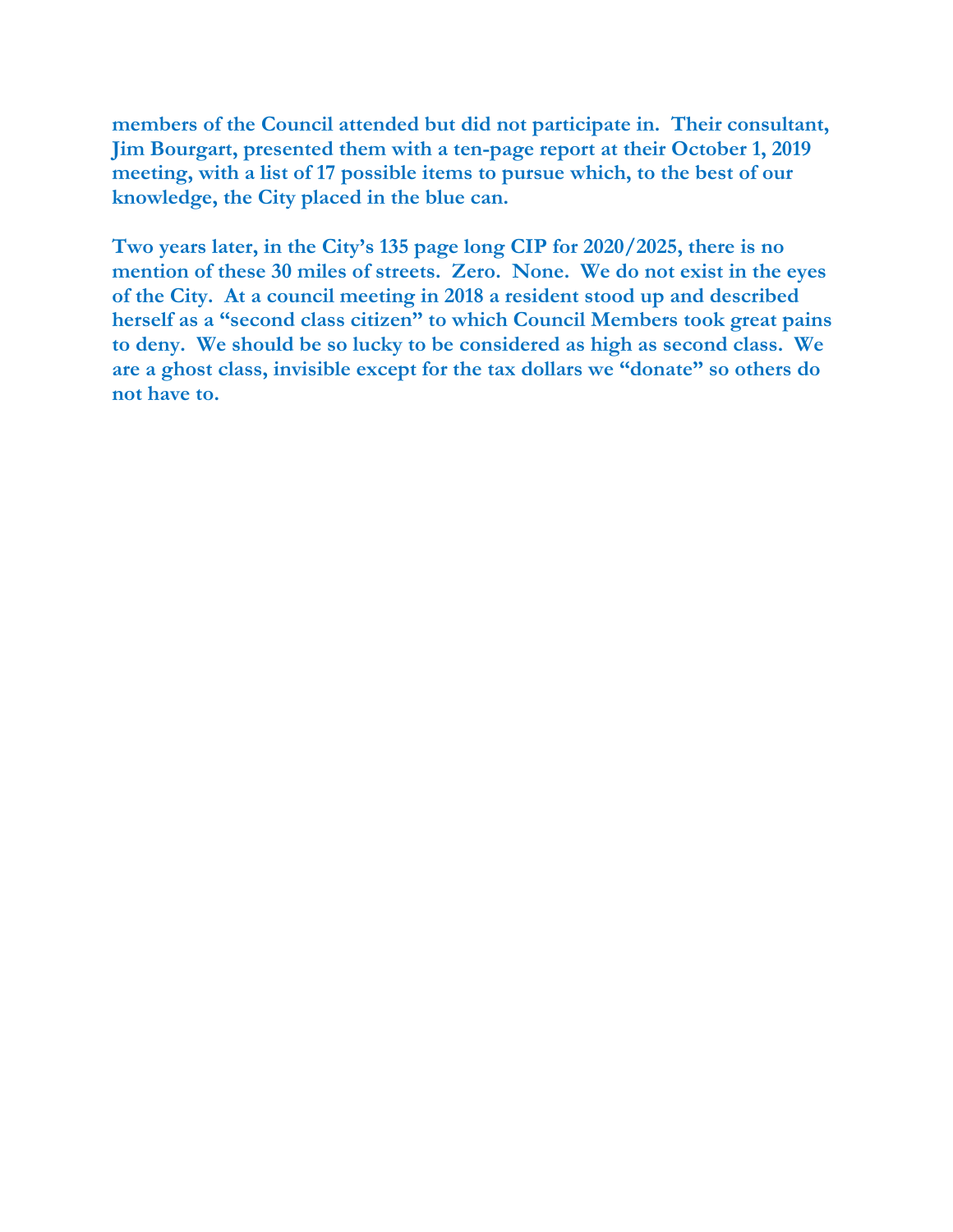## Petition to the Orinda City Council Requesting Public Funding for All Orinda Roads

We, the undersigned 825 residents of Orinda, support finding the means to provide fair and inclusive public maintenance funding for all streets in Orinda which provide public access. The City has declared road and storm drain maintenance as essential services. These services should be provided to all residents of Orinda.

1. Abagail Judge 2. Abbie Gabriel 3. Abigail Choi 4. Abigail Fleming 5. Abigail Brotman 6. Adam Benvenue 7. Adam Fahd 8. Adam Jung 9. Agnes Pak 10. Ahreum Kang 11. Aila Rice 12. AJ Mizes 13. Ajay Sudra 14. Albert Sisto 15. Alex Aranoff 16. Alex Benvenue 17. Alex Burrows 18. Alex McCarthy 19. Alex Rice 20. Alexander Ma 21. Ali Fitch 22. Ali Hasanain 23. Alice Yu 24. Alicia Keenan 25. Alison Wright 26. Alnoor Koorji 27. Amanda Sherwood 28. Amber Carter 29. Amelia Hass 30. Amelie Lo 31. Amy Wei 32. Anand Iver 33. Anand Rohra 34. Andrei Ionascu 35. Andrew Arteaga 36. Andrew Barrons 37. Andrew Losee 38. Andy Norrell 39. Ania Keenan

40. Anita Hughes

41. Anita Waters 42. Ann Christofferson 43. Ann Sherpick 44. Anna Cervantes 45. Anna Fields 46. Anne Howerton 47. Anne Southwick 48. Annebella Shen 49. Annitella Porges 50. Anthony Koester 51. Anthony Moy 52. Anthony VanDiggelen 53. Ari Manthripragada 54. Aria Yammine 55. Arlene Cohen 56. Art Cohen 57. Art Haigh 58. Arthur Goldberg 59. Ashley Howerton 60. Audrey Smallman 61. Austin Schroder 62. Ava Iver 63. Ava Yan 64. Bahadour Zarrin 65. Bailey Lee, MD 66. Bailey Martin 67. Barbara Burch 68. Barbara Elsberg 69. Barbara Libove 70. Barbara Long 71. Barbara Nestal 72. Barry Kane 73. Bella Shirin 74. Bernie Nestal 75. Bernie Ruffenach 76. Beth Davidson 77. Beth Doupe 78. Beth Eliason

79. Betty Delisio

80. Bill Cosden

81. Bill Lapcevic 82. Billy Gabriel 83. Bob Marshall 84. Bodi Manthripragada 85. Brandon Carter 86. Braxton Shapiro 87. Brenda Hanschen 88. Brenda Patipa 89. Bret Buchanan 90. Brett Hyden 91. Brian Park 92. Brian Scheinberg 93. Brian Schwartz 94. Brian Waters 95. Bridget Immel 96. Brigette Armstrong 97. Brody Schraith 98. Brooklyn Wilson 99. Bruce Fireman 100. Caden Stella 101. Caleb Elkind 102. Callie Carter 103. Cameron Carlson 104. Camille Gabriel 105. Carl Trexel 106. Carmela Clandening 107. Carol Brophy 108. Carole Wolfman 109. Caroline Haves 110. Caroline Langlois 111. Carolyn Knoll 112. Carolyn Stewart 113. Carson Cordova

- 114. Catherine Hrdy
- 115. Catherine Ronneberg
- 116. Cathleen Huston
- 117. Cathy Brotman
- 118. Cecilia Serrano-McLaughlin
- 119. Chad Ammon
- 120. Chad Trexel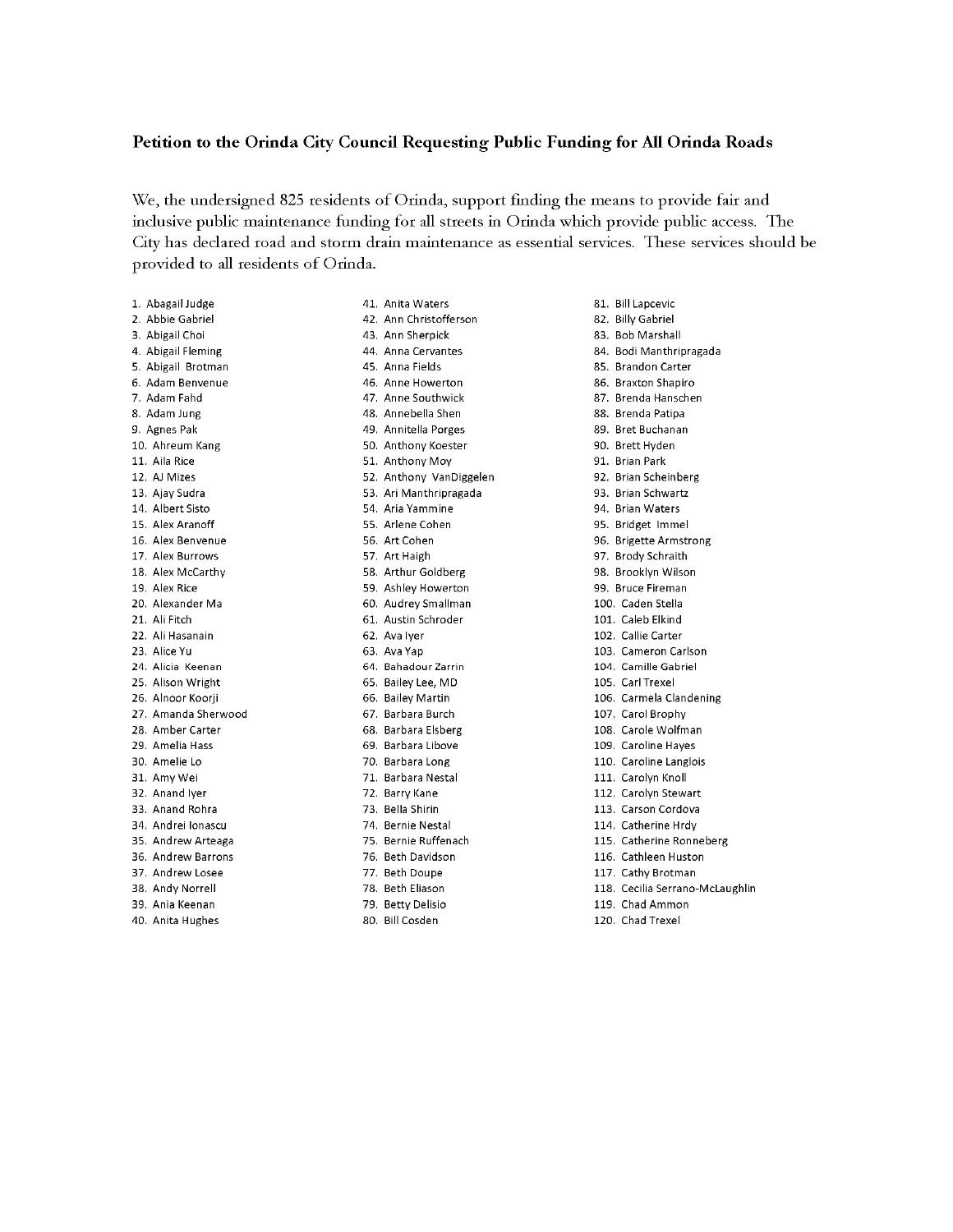121. Chandler Visher 122. Charlene Rios 123. Charles Brotman 124. Charles Porges 125. Charlotte Earle 126. Charlotte Moon 127. Charlotte Pearson 128. Cheri Van Buren 129. Chirag Patel 130. Chris Chantalat 131. Christina Cordoza 132. Christina Lee 133. Christine Higgins 134. Christine Pearson 135. Christophe Davis 136. Christopher Lippi 137. Christopher Shen 138. Christy Lottie 139. Clair Kostermans 140. Claire Kennedy 141. Claire Langlois 142. Clay Sylvester 143. Clayton Carlson 144. Clea Shapiro 145. Clinton Yap 146. Clyde Toland 147. Cole Kelez 148. Conley Shirin 149. Conner Steward 150. Conner Stewart 151. Connie Park 152. Cooper Stella 153. Corey Losee 154. Courtney Fong 155. Craig Dennis 156. Craig Stewart 157. Cynthia Grant 158. Cynthia Pearson 159. Daisy Lee 160. Dan Hill 161. Dan Lyons 162. Daniel Erisman 163. Daniel Huston 164. Daniel Illich 165. Daniel Irwin 166. Daniel Judge 167. Daniel Radke 168. Daniel Slaven 169. Danielle Morales 170. Daria Fireman

171. Darin Eisenbarth 172. Darlene Hamady 173. Dave Hummel 174. David Cervantes 175. David Deng 176. David Doupe 177. David Graeven 178. David Howerton 179. David Keenan 180. David Mayeri 181. David Radke 182. David Shapiro 183. Dax Rice 184. Daylan Benner 185. Dayna Sayres 186. Deb Maurer 187. Debby Rechnitz 188. Declan Oconnell 189. Deepa Bangalore 190. Deidre Ramsey 191. Denis Huston 192. Derek Harvey 193. Devan Sudra 194. Diana Tkachenko 195. Diana Yang 196. Diane Cuyler 197. Dianne Harb 198. Dilan Sudra 199. Dominic Park 200. Don Mohr 201. Don Stasenka 202. Doug Long 203. Doug Stella 204. Dvann Blaine 205. Eddie Lee 206. Eden Hass 207. Eduardo Cervantes 208. Edward Pike 209. Efa Oneill 210. Eileen Unruh 211. Elaine Meyers 212. Eleanor McGinley 213. Eleanor Sylvester 214. Eleni Komvopoulos 215. Elizabeth Cehovec 216. Elizabeth Wilkinson 217. Ellen Chen 218. Ellen Green 219. Ellen Yang

220. Elliot Yap

221. Elyssa Shirin 222. Emilio Seijo-Rivera 223. Emily Carman Benner 224. Emily Deng 225. Emily Huston 226. Emily Sherpick 227. Emmerson Ashby 228. Eric Egan 229. Eric Fischer 230. Eric Jardine 231. Eric Kelleher 232. Eric Preminger 233. Eric Serrano-McLaughlin 234. Erin Kronenberg 235. Erin Mitchell 236. Erin Mohr 237. Ethan Ashby 238. Ethan Elkind 239. Ethan Harke 240. Eugenia Rao 241. Evan Wagstaff 242. Evangeline Abriel 243. Evelyn Hung 244. EWmily Fong 245. Ezri Rice 246. Fabio Rios 247. Fatima Hasanain 248. Fernando Shirin 249. Finley Lapcevic 250. Finn Girdlestone 251. Francesca Park 252. Francesca Young 253. Frank Maxwell 254. Franklin Woodward 255. Gabriel Park 256. Garth Williams 257. Gary Curtis 258. Gary Rafferty 259. Gavin Hass 260. Gavin Kelleher 261. Genevieve Bollinger 262. George Fahd 263. George Gigounas 264. Georgia Wilson 265. Gerbrand Ceder 266. Gianna Shirin 267. Giles Oh 268. Gina Gabriel 269. Gina Kumar 270. Glenn Wallace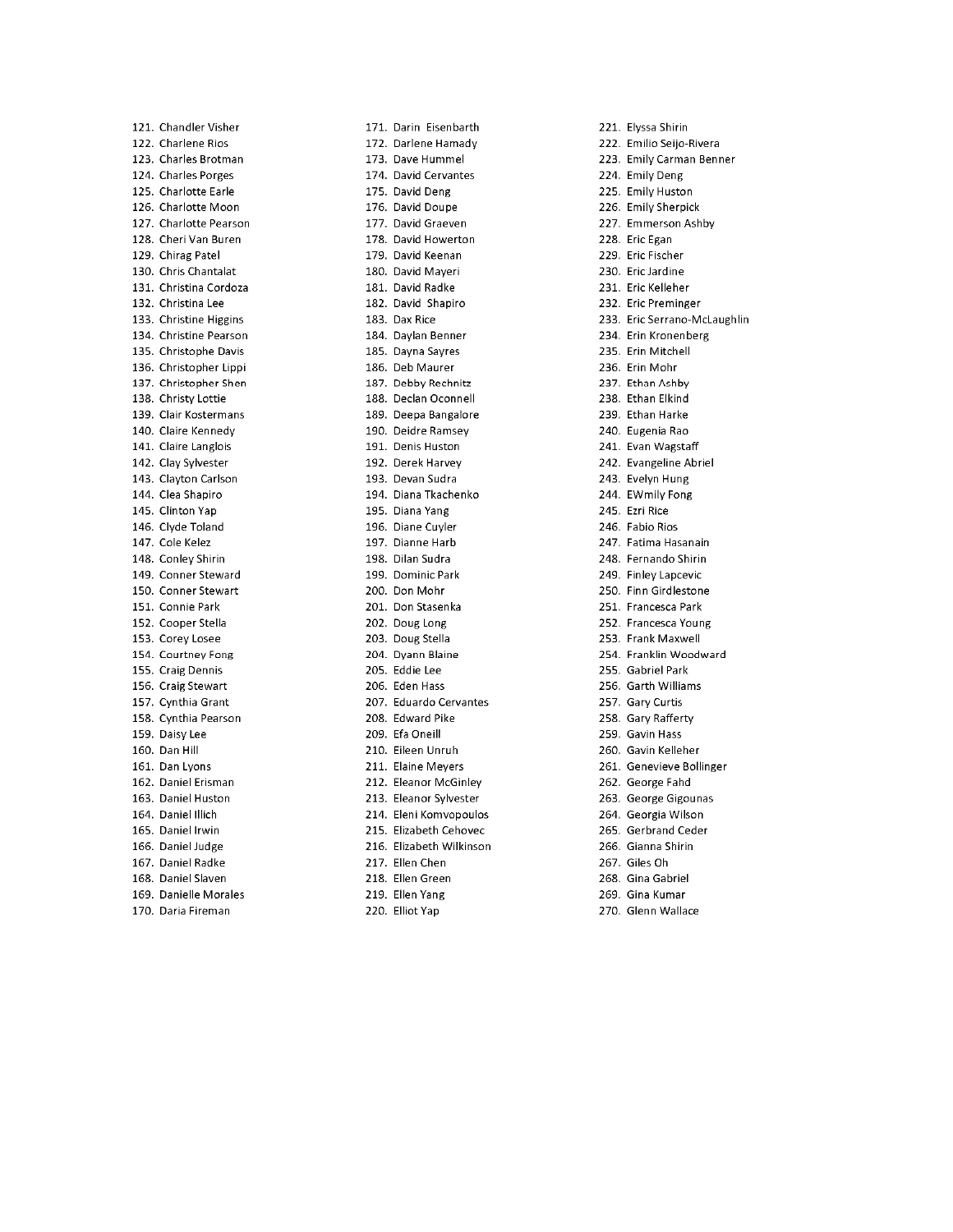271. Gopi Manthripragada 272. Grace Fong 273. Grace Pang 274. Grant Salisbury 275. Grayson Judge 276. Gravson Keenan 277. Greg Bonderud 278. Griffin Somaratne 279. Guy Barrons 280. Haiyan Shu 281. Hanbin Liu 282. Hanson Johnson 283. Harriet Meyer 284. Harsha Madannavar 285. Heather Dale 286. Helene Newman 287. Holden Lapcevic 288. Holly Barrons 289. Howard Weiser 290. Igor Vayner 291. iman Hariri 292. Irene Cheng 293. Isabel Cervantes 294. Isabel Lopes 295. Isabel Sears 296. Isabel Arcos 297. Isabella Park 298. Isla Fernandez 299. Jack Choi 300. Jack Howerton 301. Jack Salazar 302. Jackson Schraith 303. Jacob Bollinger 304. Jacob Buchanan 305. Jade Rice 306. Jaihan Jayaram 307. Jake Azevedo 308. James Anthony 309. James Earl 310. James Hill 311. James McGinley 312. James Mellers 313. James Meyer 314. Jamie O'Keefe 315. Jamie Yammine 316. Jan Long 317. Jan Somaratne 318. Janet Ikeda 319. Janet Laudy 320. Janet Presser

321. Janet Schwartz 322. Janice Jensen 323. Janine Buchanan 324 Jason Carter 325 Jason Zheng 326. Jean Choi 327. Jeanette McCarthy 328. Jeannie Fitch 329. Jeff Cordova 330. Jeff Kostermans 331. Jeff Moeller 332. Jeff Spitulnik 333. Jeffrey Violet 334. Jennifer Kennedy 335. Jennifer Lyons 336. Jennifer Moeller 337. Jennifer Sabri 338. Jennifer Wallace 339. Jenny Bergschneider 340. Jesse Wang 341. Jessica Elkind 342. Jessica Kelly 343. Jill Cooper 344. JJ McGinley 345. Joan Chomak 346. Joan Daoro 347. Joan Maxwell 348. Joanna Kepler-Bik 349. Joanna Komvopoulos 350. Joanna Wagner 351. JoAnne Paxton 352. Joe DeGirolamo 353. Joe Hao 354. Joel Burrows 355. Joel Chiu 356. Joel Hamady 357. Joel Kelly 358. Joel Libove 359. John Buestad 360. John Chen 361. John Fernandez 362. John Gegner 363. John Glynn 364. John Harke 365. John Radke 366. John Steward 367. John Symonds 368. John Wilson 369. Jon Bergschneider

370. Jon Supran

371. Jon Yang 372. Jonah Azevedo 373. Jonathan Kelleher 374. Jonathan Young 375. Jordi Parramon 376. Joseph Barakeh 377. Joseph Ma 378. Josephine Bollinger 379. Josh Mitchell 380. Joshua Chiu 381. Joshua Mitchell 382. Judith Wellens 383. Judith Wood 384. Julia Sherpick 385. Julia Immel 386. Julie Fletcher 387. Julie Gustafson 388. Juliet Inac 389. June Lee Lim 390. Justin Deng 391. Kai Deng 392. Kai Manthripragada 393. Kali Jones 394. Karen Cervantes 395. Karen Fischer 396. Karen Ho 397. Karlynn vanDiggelen 398. Kathe Friel 399. Kathleen Bain 400. Kathleen Finch 401. Kathleen Immel 402. Kathryn Ischinger 403. Kathy Cordova 404. Kathy Sylvester 405. Katia Cabayan 406. Katie Bonderud 407. Katie Lyons 408. Kellen Ha 409. Kelley Buestad 410. Kelly Peyovich 411. Kelly Rafferty 412. Kelly Shin 413. Kelly Sopak 414. Kendall Glynn 415. Kendall Martin 416. Kendall Maurer 417. Kennedy Arteaga 418. Kennedy Wilson 419. Kenny Kostermans 420. Kerri Peyovich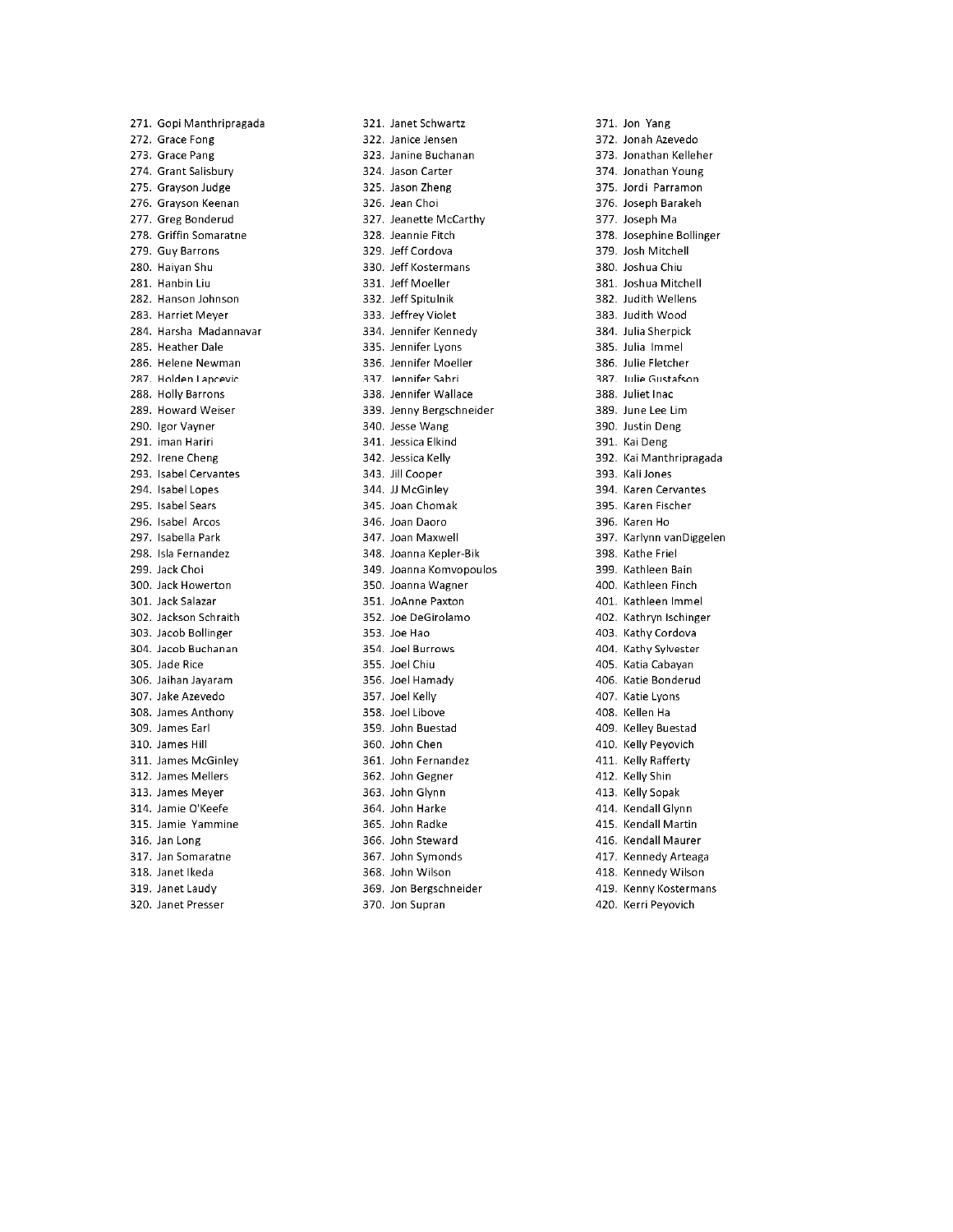421. Kevin Brennan 422 Kevin Miller 423. Kevin Schraith 424. Kim Applegate 425. Kimberly Ercius 426. Kimberly Kane 427. Kimberly Lalli 428. Kirsten Marriner 429. Kolby Arteaga 430. Kris Anthony 431. Kristen Smallman 432. Kristi Haigh 433. Kristin Ceder-Persson 434. Kristin Stella 435. Kristyn Spencer 436. Krysta Lapcevic 437. Kyle Arteaga 438. Kyle Wallace 439. Kyriakos Komvopoulos 440. Lakshmi Shankar 441. Lamar Wilkinson 442. Lamont Paxton 443. Landen Spencer 444. Landon Ercius 445. Lara Salazar 446. Larry Blazer 447. Latika Malkani 448. Laura Kostermans 449. Laura Plaisant 450. Laura Wittenberg 451. Laura Pierson-Scheinberg 452. Lauren Brotman 453. Lauren Gabriel 454. Lauren Heckathorn 455. Lauren Larscheid 456. Lauren Salisbury 457. Lawrence Busansky 458. Lawrence Hall 459. Leela Manthripragada 460. Lennie Weiser 461. Lennon Girdlestone 462. Leo Goldshtrakh 463. Leslie Avant 464. Leslue Golden Wagstaff 465. Lillian Fan 466. Linda Michels 467. Lindsey Wallace 468. Linh Ha 469. Lisa Carlson 470. Lisa Dyson

471. Lisa Spencer 472. Loïc Piette 473. Lois Daulman 474. London Young 475. Lorelei Keenan 476. Louise Benvenue 477. Lubna Hasanain 478. Lucas Schroyer 479. Lucia Choi 480. Lucia McGinley 481. Lucy Henderson 482. Lucy Serrano-McLaughlin 483. Lucy Wilmott 484. Luke Larscheid 485. Luke Yang 486. Lynn Trrowbridge 487. Mackenzie Carter 488. Mackenzie Martin 489. Maddie Moeller 490. Madelene Nabi 491. Madelyn Mallory 492. Maggie Sin 493. Mahin Bijanfar 494. Marc Piette 495. Marcia Ravan 496. Marco Py 497. Marcus Chen 498. Marcus Schneider 499. Margaret Beck 500. Margaret Fields 501. Margaret Maurer 502. Margene Stahle 503. Margot Squier 504. Maria Romano 505. Marie Lloyd 506. Marilyn Goldberg 507. Marios Komvopoulos 508. Mark Ashby 509. Mark Bresnik 510. Mark Elsberg 511. Mark Immel 512. Mark Laudy 513. Mark Miller 514. Mark Vicencio 515. Mark Williams 516. Martha Erisman 517. Mary Dennis 518. Mary Duthie

519. Mary Marshall

520. Mary Trexel

521. Mary Jo Ashby 522. Maryn Moeller 523. Mathew Marriner 524 Matt Girdlestone 525. Matt Lyons 526. Matt Vicencio 527. Matthew Meyer 528. Max Mayeri 529. Max Pang 530. Max Serrano-McLaughlin 531. Maxwell Fleming 532. Maya Elkind 533. Megan Kennedy 534. Melania Budiman 535. Melanie Manthripragada 536. Meredith Lincoln 537. Meredith Radke 538. Mia Schraith 539. Michael Armstrong 540. Michael Berta 541. Michael Bik 542. Michael Blume 543. Michael Fields 544. Michael Hawes 545. Michael Hughes 546. Michael Meyers 547. Michael Paduone 548. Michael Pang 549. Michael Peyovich 550. Michael Scheck 551. Michael Spencer 552. Michel Langlois 553. Michele Spitulnik 554. Michelle Brunak 555. Michelle McDermott 556. Michelle Wang 557. Mike Gabriel 558. Mike Vicencio 559. Milton Patipa 560. Mina Lim 561. Ming Lam 562. Ming Li 563. Ming Wu 564. Mingxue Feng 565. Miranda Garcia 566. Miro Oh 567. M'Liss Greenlee 568. Monica Davey 569. Monica Symonds 570. Moyra Oconnell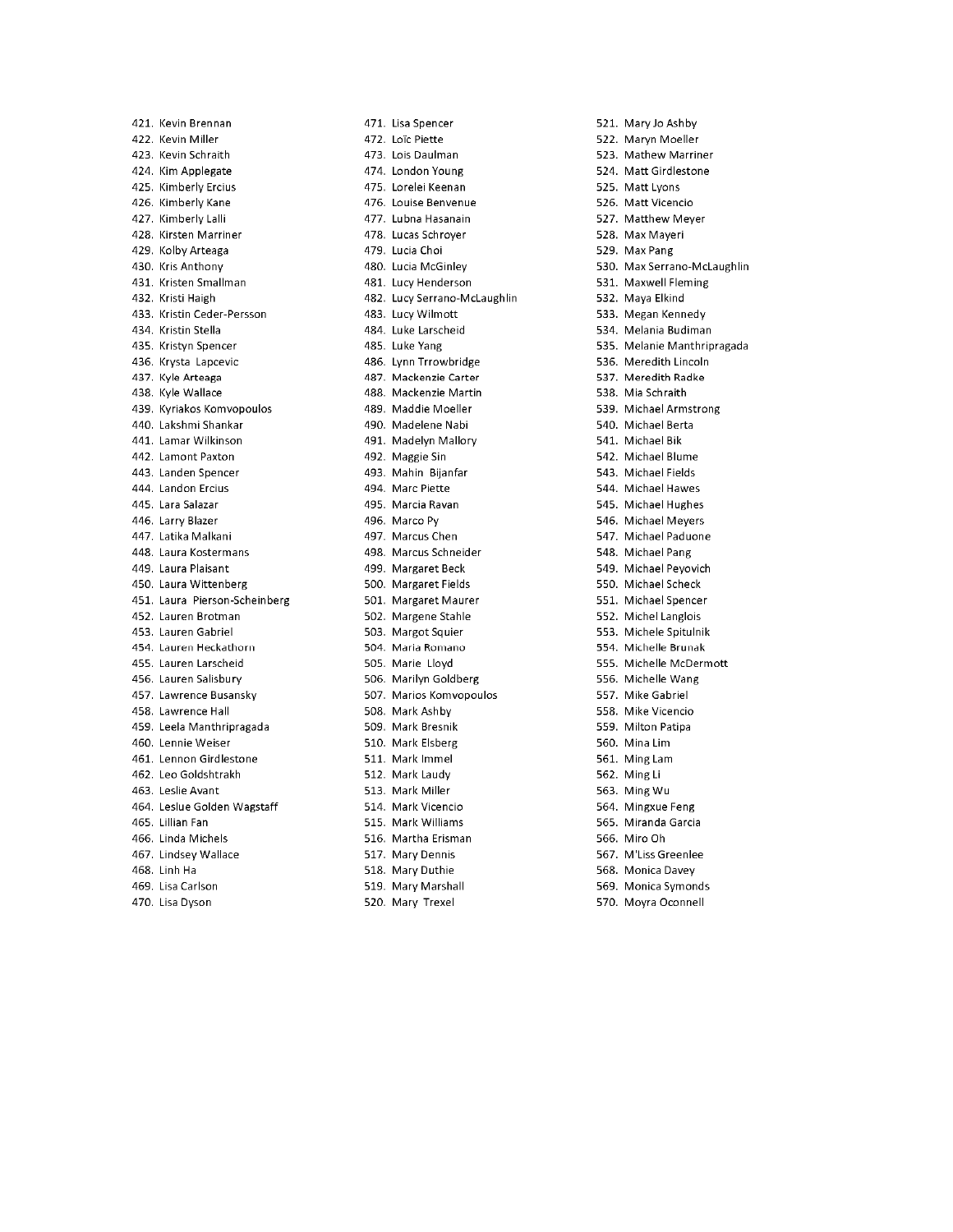571. Myra Silverman 572. Nainoa Azevedo 573. Najmeddin Ravan 574. Nancy Miller 575. Nancy Pike 576. Narayanaswamy Krishnamurthi 577. Natalie Cabayan 578. Nathan Sabri 579. Neeta Gupta 580. Nicholas Fan 581. Nicholas Kelez 582. Nicolas Gabriel 583. Nicolle Ionascu 584. Niko Hrdy 585. Nina Ricks 586. Nisha Chauhan 587. Nissa Lopes 588. Nitin Bhargava 589. Noah Fernandez 590. Noah Somaratne 591. Noelle Yammine 592. Nolan Wagner 593. Olivia Shin 594. Orkideh Hariri 595. Paige Harke 596. Paige Scheinberg 597. Pamela Fleming 598. Pamela McKulla 599. Pamela Westin 600. Paola Cresti 601. Pascal Yammine 602. Pat Smith 603. Patrick Chen 604. Patsy Harvey 605. Paul Dew 606. Paul Grinberg 607. Paul Helfrich 608. Paula Petti 609. Paula Reinman 610. Pauline Harke 611. Paulo Parramon 612. Peter Ercius 613. Peter Hanschen 614. Peter Heckathorn 615. Peter Locke 616. Peter Wilson 617. Peyton Kelleher 618. Phil Oneill 619. Philip Busansky 620. Philip Chomak

621. Phoebe Busansky 622. Phoebe Shin 623. Pico Oh 624. Pierson Scheinberg 625. Piper Lalli 626. Praveen Gupta 627. Qingyun Huang 628. Raemon Earle 629. Randall Fan 630. Ransi Somaratne 631. Rasika Iyer 632. Raymond Parodi 633. Rebeca Robboy 634. Rebecca Jardine 635. Rebecca Lloyd Smith 636. Regan Fitch 637. Reid Lalli 638. Reid Martin 639. Reina Patel 640. Reza Hariri 641. Rhydonia Ring 642. Rhys Larscheid 643. Richard Green 644. Richard Young 645. Rick Kaye 646. Riley Ercius 647. Robert Finch 648. Robert Kennedy 649. Robert McEvoy 650. Robert Smallman 651. Robert Daoro 652. Robin Kaye 653. Rod Lubben 654. Roger Hoyer 655. Roger Squier 656. Ron Fadelli 657. Ron Newman 658. Ron Romano 659. Rondal Hart 660. Rose Anne Critchfield 661. Rowan Keenan 662. Roxanne Christophe 663. Roy Fong 664. Rse Parodi 665. Ruby Burrows 666. Rupa Joshi 667. Ryan Buchanan 668. Ryan Deng 669. Ryan Irwin

670. Ryan Larscheid

671. Ryder Carter 672. S. K. Gupta 673. Sadie Carter 674. Sadie Elkind 675. Sadie Symonds 676. Sai Xue 677. Sally Wilmott 678. Sally Lubben 679. Samantha Wilson 680. Sandeep Jayaram 681. Sandra Bonderud 682. Sandra Earl 683. Sandy Gross 684. Sarah Kennedy 685. Sarah Lai 686 Sarah Shernick 687. Sarina Patel 688. Satish Gopalam 689. Sayra Gopalam 690. Scarlett Freeman 691. Scott Anderson 692. Scott Campbell 693. Scott Dunlap 694. Scott Fleming 695. Scott Honeychurch 696. Scott Peyovich 697. scott soong 698. Scott Wilmott 699. Seamus McCarthy 700. Sebastian Cohn 701. Shannon Vicencio 702. Sharjeel Noor 703. Sharon Girdlestone 704. Sharon Wheatley 705. Sharron Huppe 706. Shaul Teplinsky 707. Shauna Brennan 708. Shawn O'Keefe 709. Shelby Lee 710. Shikha Chetal 711. Shreya Iyer 712. Shweta Prabhakar 713. Shyamala Abrahams 714. Siamak Behbahani 715. Siang Peng Oh 716. Siddhartha Mal 717. Siena Yang 718. Skylar Chen 719. Sofya Irwin

720. Sonja L Jung